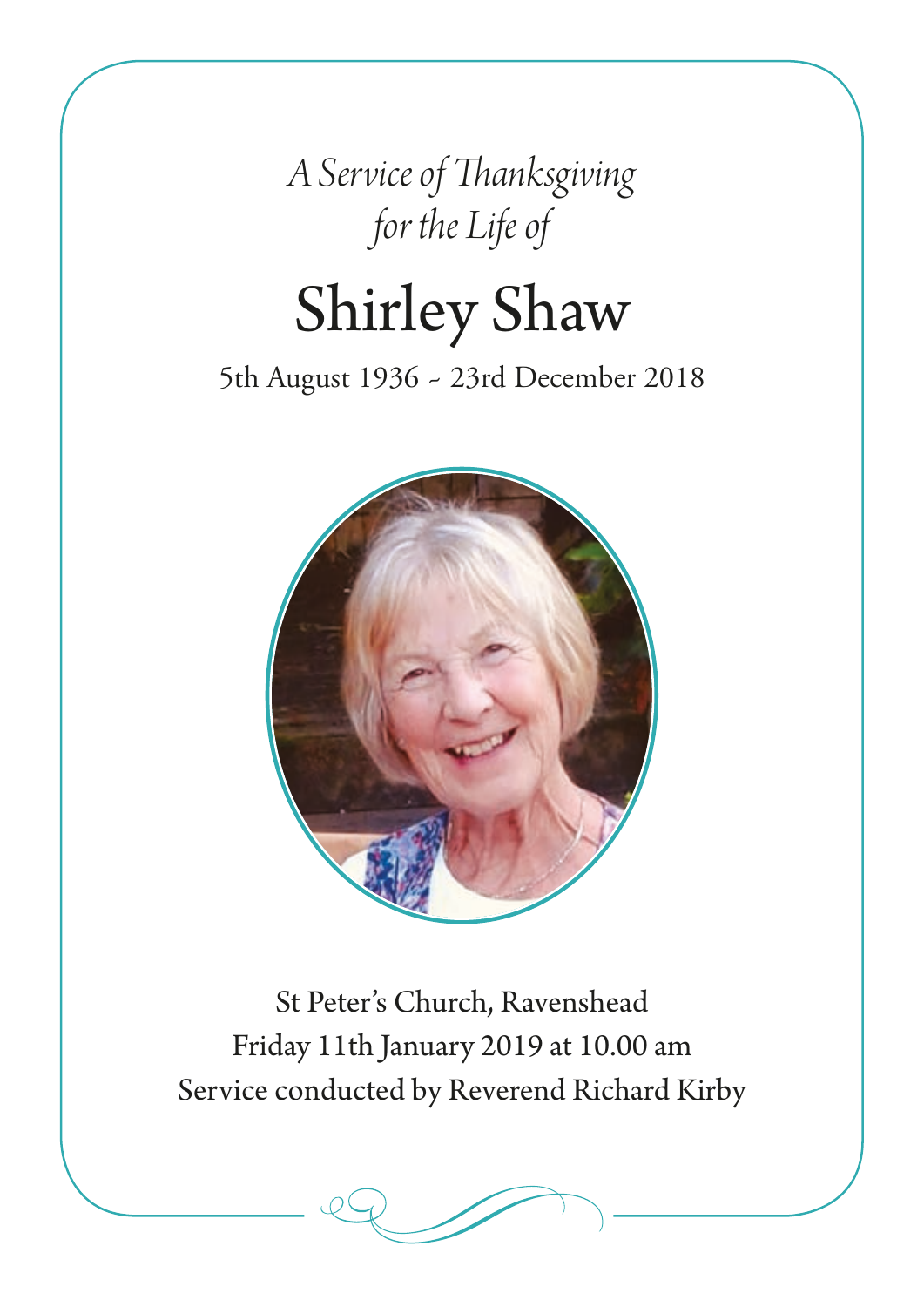# Order of Service

# Sentences of Scripture

# Welcome, Introduction and Opening Prayers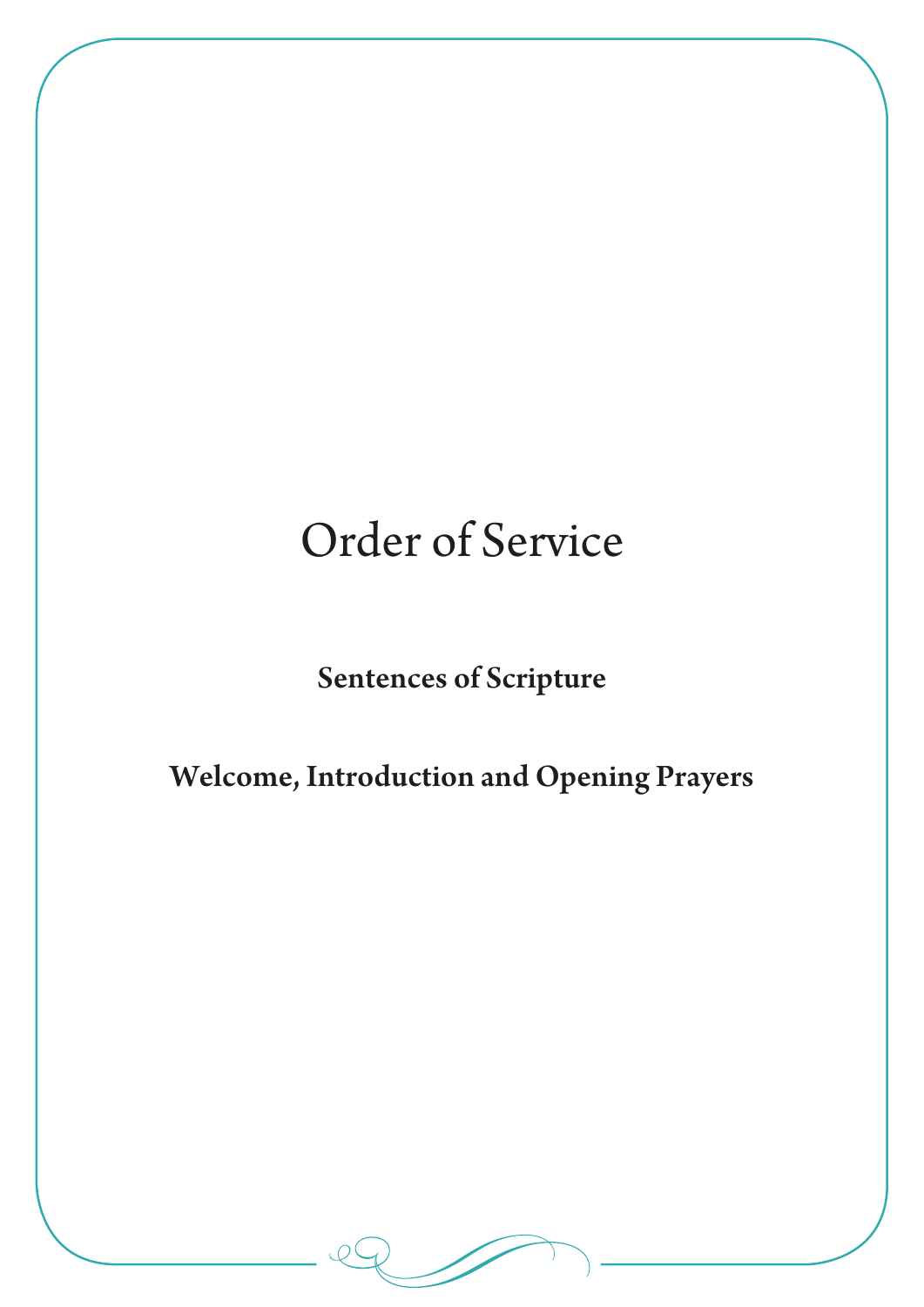#### Hymn

Amazing grace, how sweet the sound That saved a wretch like me! I once was lost, but now am found, Was blind, but now I see.

'Twas grace that taught my heart to fear, And grace my fears relieved; How precious did that grace appear The hour I first believed!

Through many dangers, toils and snares I have already come: 'Tis grace has brought me safe thus far, And grace will lead me home.

The Lord has promised good to me, His word my hope secures; He will my shield and portion be As long as life endures.

Yes, when this flesh and heart shall fail, And mortal life shall cease: I shall possess, within the veil, A life of joy and peace.

When we've been there ten thousand years, Bright shining as the sun, We've no less days to sing God's praise Than when we'd first begun.

*John Newton (1725-1807)*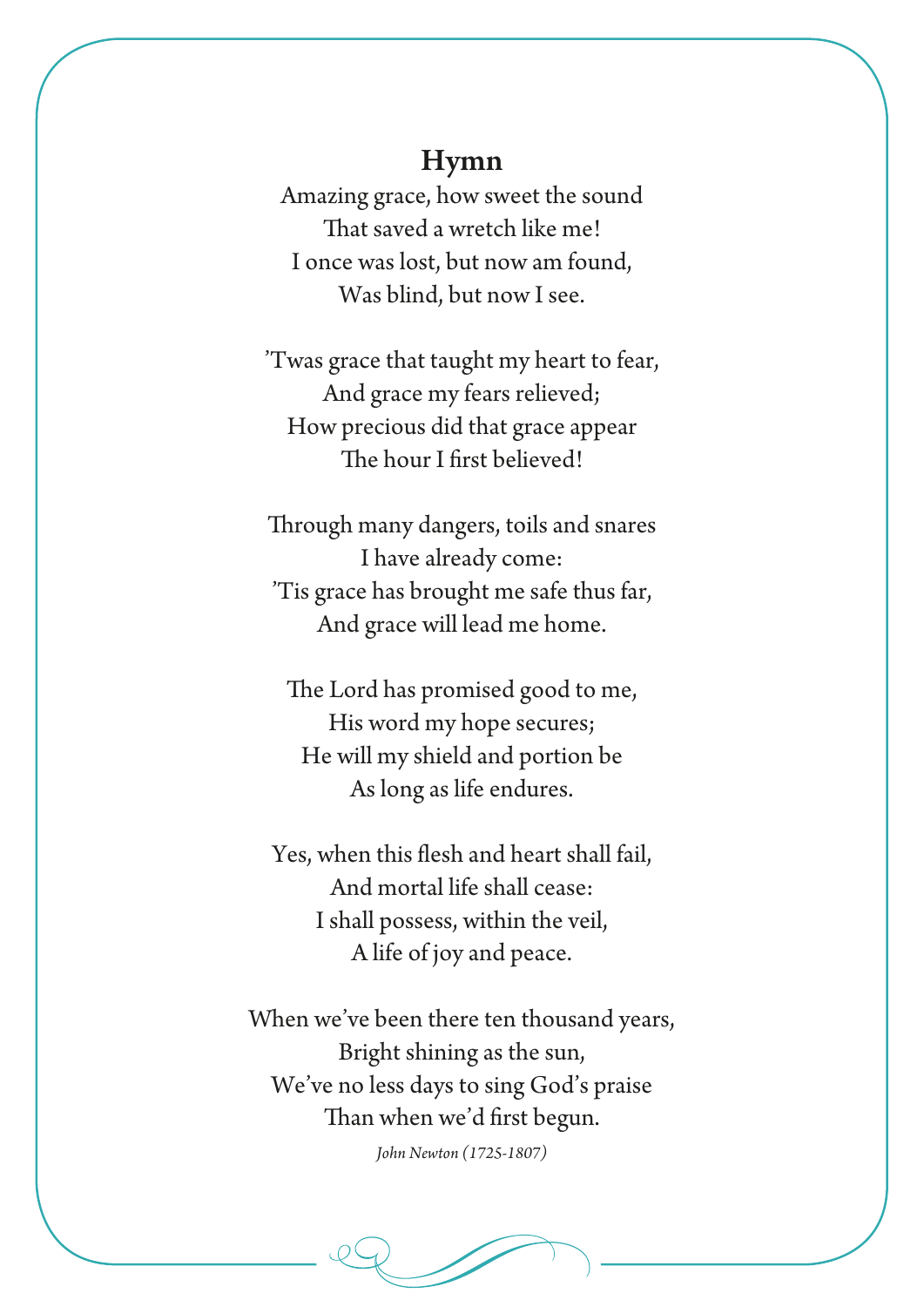#### Bible Reading

John, Chapter 14: verses 1-7 and 27 read by Jean George, Shirley's sister-in-law

#### Address

Reverend Richard Kirby

#### Hymn

Lord of all hopefulness, Lord of all joy, Whose trust, ever childlike, no cares could destroy, Be there at our waking, and give us, we pray, Your bliss in our hearts, Lord, at the break of the day.

Lord of all eagerness, Lord of all faith, Whose strong hands were skilled at the plane and the lathe, Be there at our labours, and give us, we pray, Your strength in our hearts, Lord, at the noon of the day.

Lord of all kindliness, Lord of all grace, Your hands swift to welcome, Your arms to embrace, Be there at our homing, and give us, we pray, Your love in our hearts, Lord, at the eve of the day.

Lord of all gentleness, Lord of all calm, Whose voice is contentment, whose presence is balm, Be there at our sleeping, and give us, we pray, Your peace in our hearts, Lord, at the end of the day.

*Jan Struther (1901-1953)*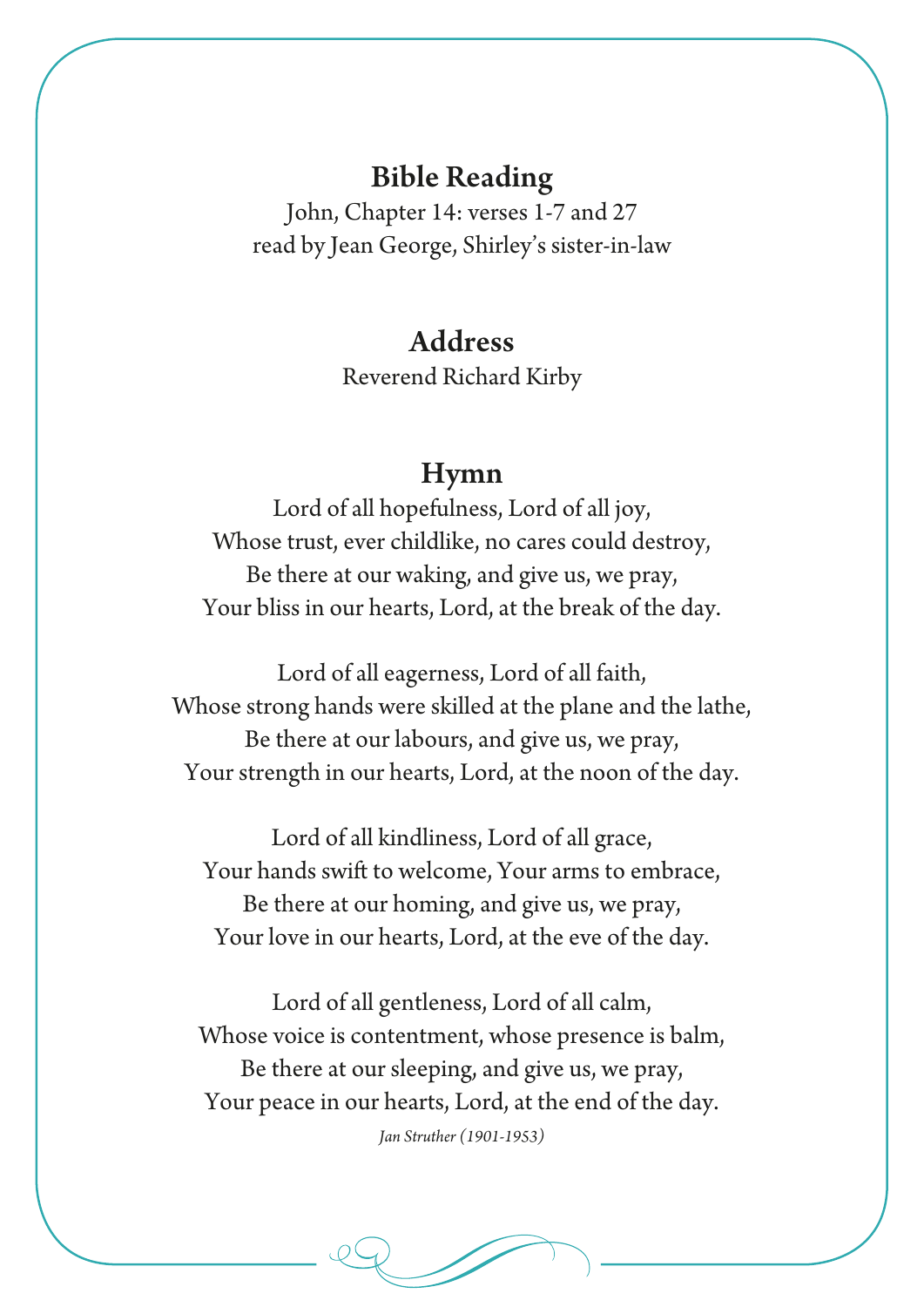## Prayers

## The Lord's Prayer

Our Father, who art in heaven, hallowed be Thy name; Thy Kingdom come; Thy will be done, on earth as it is in heaven. Give us this day our daily bread. And forgive us our trespasses, as we forgive those who trespass against us. And lead us not into temptation, but deliver us from evil. For Thine is the Kingdom, the power and the glory, for ever and ever. Amen.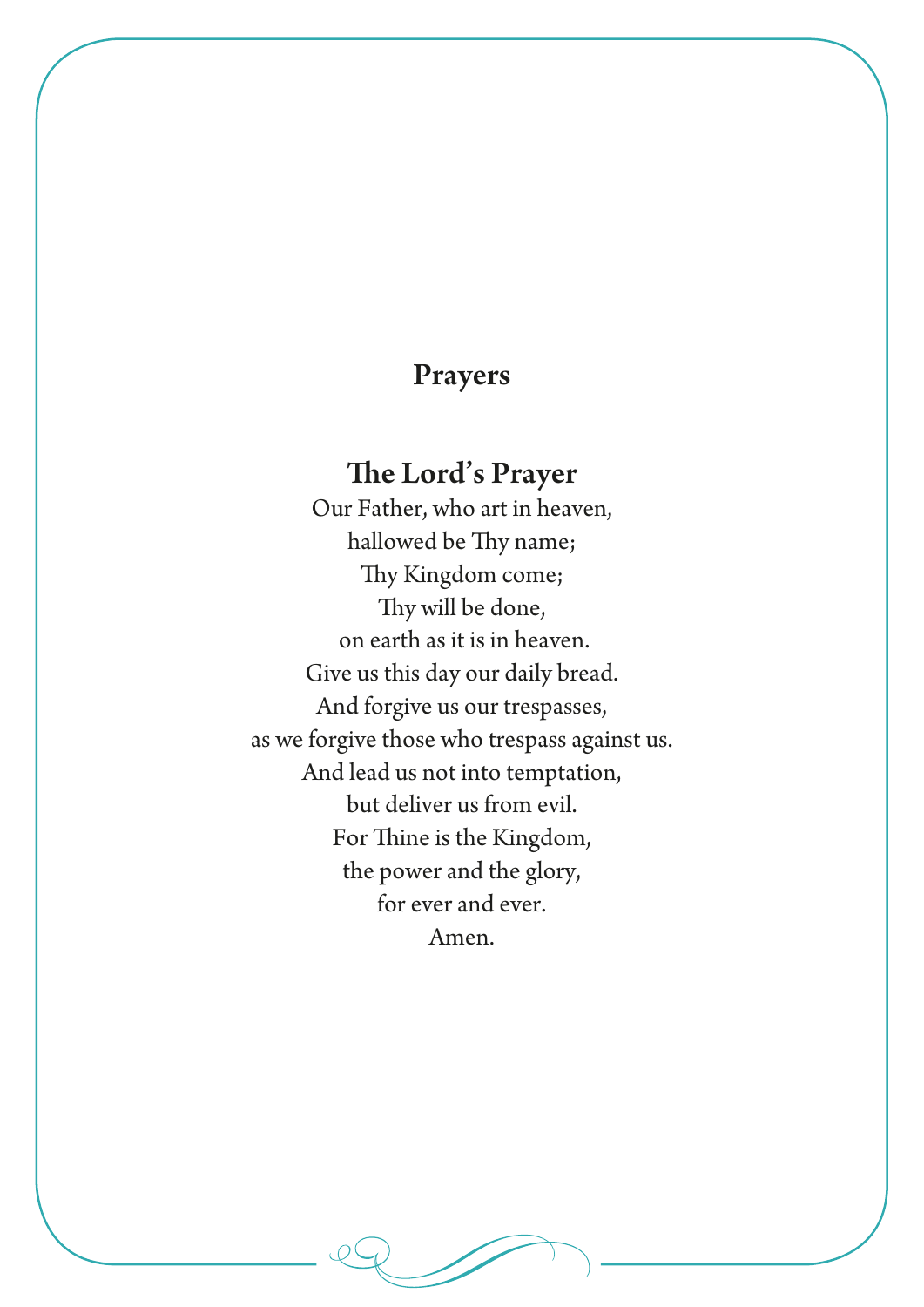#### Hymn

The day Thou gavest, Lord, is ended, The darkness falls at Thy behest; To Thee our morning hymns ascended, Thy praise shall sanctify our rest.

We thank Thee that Thy Church, unsleeping, While earth rolls onward into light, Through all the world her watch is keeping, And rests not now by day or night.

> As o'er each continent and island The dawn leads on another day, The voice of prayer is never silent, Nor dies the strain of praise away.

The sun that bids us rest is waking Our brethren 'neath the western sky, And hour by hour fresh lips are making Thy wondrous doings heard on high.

So be it, Lord: Thy throne shall never, Like earth's proud empires, pass away; Thy kingdom stands, and grows for ever, Till all Thy creatures own Thy sway.

*John Ellerton (1826-1893)*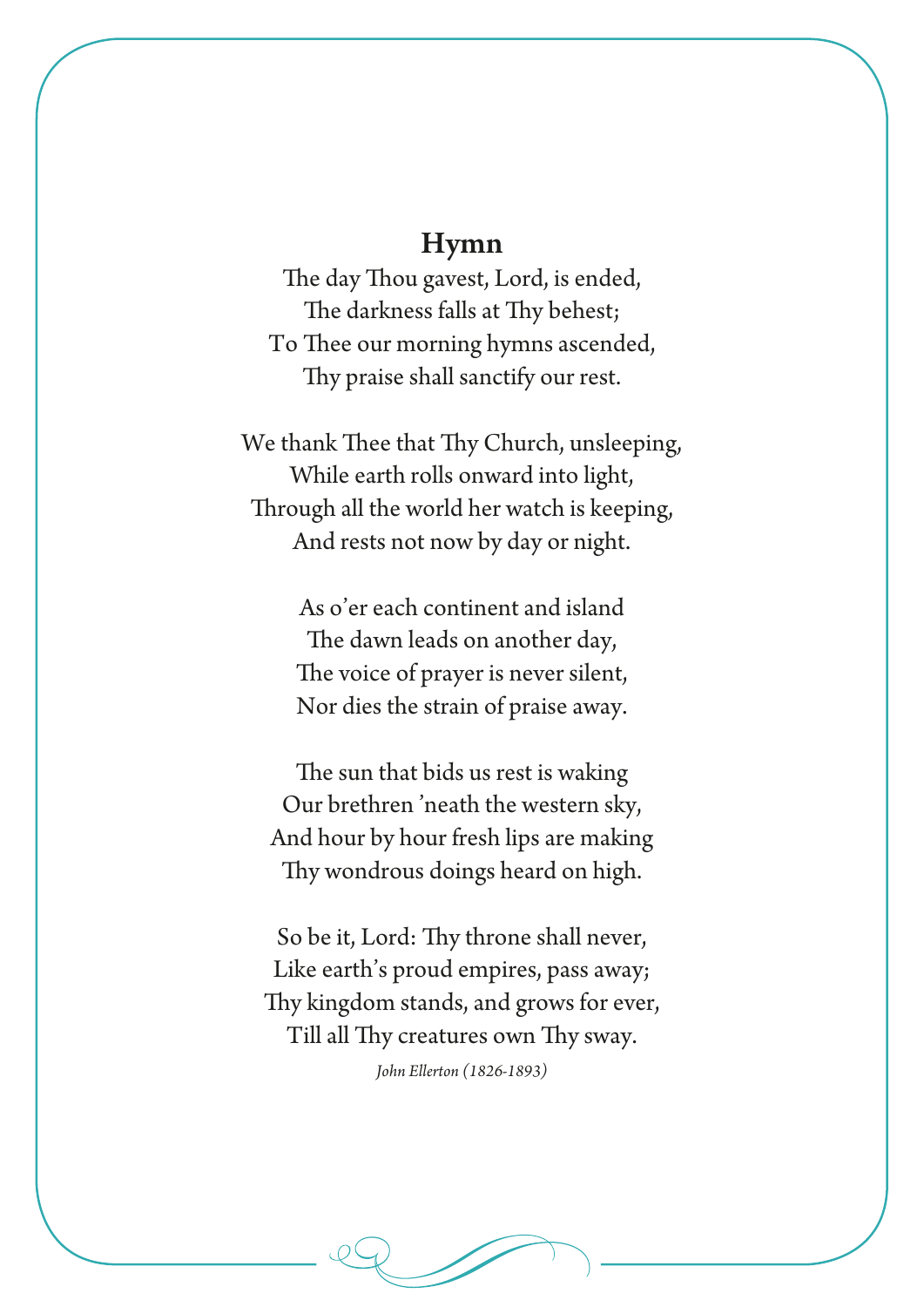# The Commendation

# Blessing and Dismissal

*A short service of committal will now take place at Tithe Green Burial Ground.*